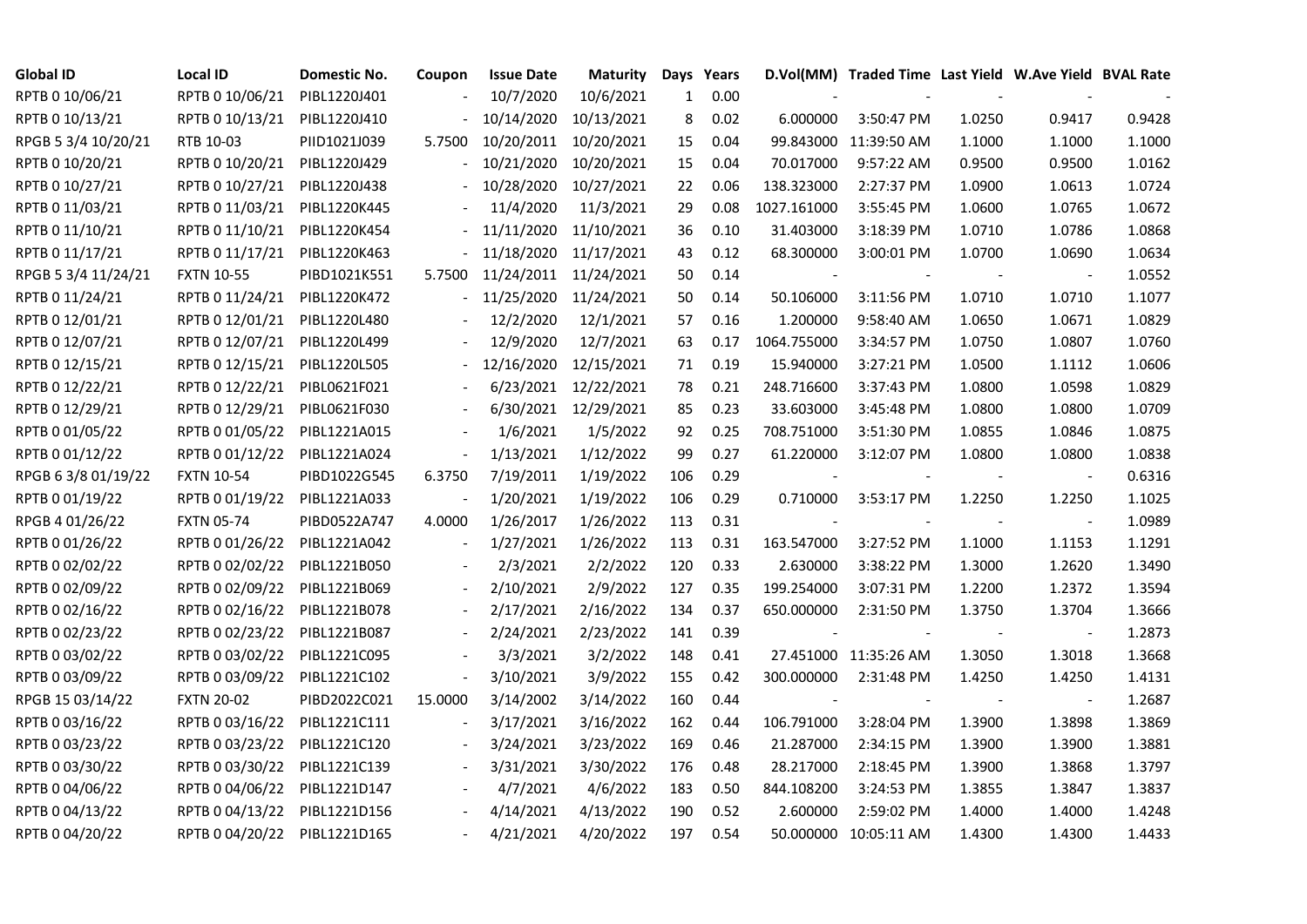| <b>Global ID</b>     | Local ID          | Domestic No. | Coupon                   | <b>Issue Date</b> | <b>Maturity</b> |     | Days Years |                          | D.Vol(MM) Traded Time Last Yield W.Ave Yield BVAL Rate |        |                          |        |
|----------------------|-------------------|--------------|--------------------------|-------------------|-----------------|-----|------------|--------------------------|--------------------------------------------------------|--------|--------------------------|--------|
| RPTB 0 04/27/22      | RPTB 0 04/27/22   | PIBL1221D174 |                          | 4/28/2021         | 4/27/2022       | 204 | 0.56       | 36.280000                | 2:47:09 PM                                             | 1.4500 | 1.4500                   | 1.4461 |
| RPTB 0 05/04/22      | RPTB 0 05/04/22   | PIBL1221E182 |                          | 5/5/2021          | 5/4/2022        | 211 | 0.58       |                          |                                                        |        |                          | 1.4380 |
| RPTB 0 05/11/22      | RPTB 0 05/11/22   | PIBL1221E191 |                          | 5/12/2021         | 5/11/2022       | 218 | 0.60       |                          |                                                        |        | $\blacksquare$           | 1.4700 |
| RPTB 0 05/18/22      | RPTB 0 05/18/22   | PIBL1221E208 | $\blacksquare$           | 5/19/2021         | 5/18/2022       | 225 | 0.62       |                          |                                                        |        | $\sim$                   | 1.4825 |
| RPTB 0 05/25/22      | RPTB 0 05/25/22   | PIBL1221E217 |                          | 5/26/2021         | 5/25/2022       | 232 | 0.64       |                          | 45.000000 11:12:30 AM                                  | 1.5000 | 1.5000                   | 1.4911 |
| RPTB 0 06/01/22      | RPTB 0 06/01/22   | PIBL1221F225 |                          | 6/2/2021          | 6/1/2022        | 239 | 0.65       |                          |                                                        |        |                          | 1.4874 |
| RPTB 0 06/08/22      | RPTB 0 06/08/22   | PIBL1221F234 |                          | 6/9/2021          | 6/8/2022        | 246 | 0.67       |                          | 0.510000 10:52:48 AM                                   | 1.4750 | 1.4750                   | 1.4840 |
| RPTB 0 06/15/22      | RPTB 0 06/15/22   | PIBL1221F243 |                          | 6/16/2021         | 6/15/2022       | 253 | 0.69       |                          |                                                        |        |                          | 1.5134 |
| RPTB 0 06/22/22      | RPTB 0 06/22/22   | PIBL1221F252 |                          | 6/23/2021         | 6/22/2022       | 260 | 0.71       |                          |                                                        |        |                          | 1.5111 |
| RPTB 0 06/29/22      | RPTB 0 06/29/22   | PIBL1221F261 | $\blacksquare$           | 6/30/2021         | 6/29/2022       | 267 | 0.73       |                          |                                                        |        | $\overline{\phantom{a}}$ | 1.5573 |
| RPGB 4 3/4 07/04/22  | <b>FXTN 03-24</b> | PIBD0322G247 | 4.7500                   | 7/4/2019          | 7/4/2022        | 272 | 0.75       |                          | 100.500000 11:28:19 AM                                 | 1.6500 | 1.5604                   | 1.5501 |
| RPTB 0 07/06/22      | RPTB 0 07/06/22   | PIBL1221G279 | $\overline{\phantom{a}}$ | 7/7/2021          | 7/6/2022        | 274 | 0.75       | 268.409000               | 3:05:30 PM                                             | 1.5500 | 1.5040                   | 1.5064 |
| RPTB 0 07/13/22      | RPTB 0 07/13/22   | PIBL1221G288 | $\blacksquare$           | 7/14/2021         | 7/13/2022       | 281 | 0.77       |                          |                                                        |        | $\blacksquare$           | 1.5630 |
| RPTB 0 07/20/22      | RPTB 0 07/20/22   | PIBL1221G297 | $\blacksquare$           | 7/21/2021         | 7/20/2022       | 288 | 0.79       |                          | 1.500000 10:38:58 AM                                   | 1.5650 | 1.5650                   | 1.5601 |
| RPTB 0 07/27/22      | RPTB 0 07/27/22   | PIBL1221G304 | $\overline{\phantom{a}}$ | 7/28/2021         | 7/27/2022       | 295 | 0.81       |                          |                                                        |        |                          | 1.5785 |
| RPGB 4 7/8 08/02/22  | <b>FXTN 10-56</b> | PIBD1022H562 | 4.8750                   | 8/2/2012          | 8/2/2022        | 301 | 0.82       |                          |                                                        |        |                          | 1.5507 |
| RPTB 0 08/03/22      | RPTB 0 08/03/22   | PIBL1221H312 |                          | 8/4/2021          | 8/3/2022        | 302 | 0.83       |                          | 1.010000 10:08:43 AM                                   | 1.5750 | 1.5750                   | 1.5551 |
| RPTB 0 08/10/22      | RPTB 0 08/10/22   | PIBL1221H321 | $\blacksquare$           | 8/11/2021         | 8/10/2022       | 309 | 0.85       |                          |                                                        |        |                          | 1.5966 |
| RPTB 0 08/17/22      | RPTB 0 08/17/22   | PIBL1221H330 |                          | 8/18/2021         | 8/17/2022       | 316 | 0.87       |                          | 1.009000 10:18:19 AM                                   | 1.5800 | 1.5800                   | 1.6907 |
| RPTB 0 08/24/22      | RPTB 0 08/24/22   | PIBL1221H349 | $\overline{\phantom{a}}$ | 8/25/2021         | 8/24/2022       | 323 | 0.88       |                          |                                                        |        | $\blacksquare$           | 1.6022 |
| RPTB 0 08/31/22      | RPTB 0 08/31/22   | PIBL1221I357 |                          | 9/1/2021          | 8/31/2022       | 330 | 0.90       | 36.744000                | 3:32:13 PM                                             | 1.6050 | 1.6035                   | 1.6126 |
| RPTB 0 09/07/22      | RPTB 0 09/07/22   | PIBL1221I366 | $\overline{\phantom{a}}$ | 9/8/2021          | 9/7/2022        | 337 | 0.92       |                          |                                                        |        | $\blacksquare$           | 1.7068 |
| RPGB 4 3/4 09/13/22  | <b>FXTN 10-57</b> | PIBD1022I570 | 4.7500                   | 9/13/2012         | 9/13/2022       | 343 | 0.94       |                          |                                                        |        | $\blacksquare$           | 1.8165 |
| RPTB 0 09/14/22      | RPTB 0 09/14/22   | PIBL1221I375 |                          | 9/15/2021         | 9/14/2022       | 344 | 0.94       |                          | 20.000000 11:33:52 AM                                  | 1.6250 | 1.6250                   | 1.6058 |
| RPTB 0 09/21/22      | RPTB 0 09/21/22   | PIBL1221I384 | $\overline{\phantom{a}}$ | 9/22/2021         | 9/21/2022       | 351 | 0.96       |                          | 1.000000 10:50:53 AM                                   | 1.6000 | 1.6000                   | 1.6516 |
| RPTB 0 09/28/22      | RPTB 0 09/28/22   | PIBL1221I393 |                          | 9/29/2021         | 9/28/2022       | 358 | 0.98       | 408.390000               | 3:26:11 PM                                             | 1.5850 | 1.5870                   | 1.5832 |
| RPTB 0 10/05/22      | RPTB 0 10/05/22   | PIBL1221J409 | $\frac{1}{2}$            | 10/6/2021         | 10/5/2022       | 365 | 1.00       | 285.875000               | 3:26:13 PM                                             | 1.5805 | 1.5817                   | 1.5923 |
| RPGB 12 3/4 10/17/22 | <b>FXTN 20-03</b> | PIBD2022J033 | 12.7500                  | 10/17/2002        | 10/17/2022      | 377 | 1.03       | $\overline{\phantom{a}}$ |                                                        |        | $\blacksquare$           | 1.6715 |
| RPGB 4 5/8 12/04/22  | RTB 05-11         | PIID0522L114 | 4.6250                   | 12/4/2017         | 12/4/2022       | 425 | 1.16       | 269.570000               | 3:54:32 PM                                             | 1.8300 | 1.8416                   | 1.8300 |
| RPGB 4 12/06/22      | <b>FXTN 10-58</b> | PIBD1022L585 | 4.0000                   | 12/6/2012         | 12/6/2022       | 427 | 1.17       |                          |                                                        |        |                          | 1.7018 |
| RPGB 4 3/8 02/11/23  | RTB 03-10         | PIID0323B101 | 4.3750                   | 2/11/2020         | 2/11/2023       | 494 | 1.35       | 210.150000               | 3:51:24 PM                                             | 1.9000 | 1.8891                   | 1.8773 |
| RPGB 13 02/20/23     | <b>FXTN 20-04</b> | PIBD2023B048 | 13.0000                  | 2/20/2003         | 2/20/2023       | 503 | 1.38       |                          |                                                        |        |                          | 1.8402 |
| RPGB 5 1/2 03/08/23  | <b>FXTN 05-75</b> | PIBD0523C752 | 5.5000                   | 3/8/2018          | 3/8/2023        | 519 | 1.42       |                          | 700.511000 11:07:43 AM                                 | 1.8500 | 1.8501                   | 1.8541 |
| RPGB 3 1/2 04/21/23  | <b>FXTN 07-58</b> | PIBD0723D588 | 3.5000                   | 4/21/2016         | 4/21/2023       | 563 | 1.54       | 162.000000               | 3:24:34 PM                                             | 1.9200 | 1.9204                   | 1.9020 |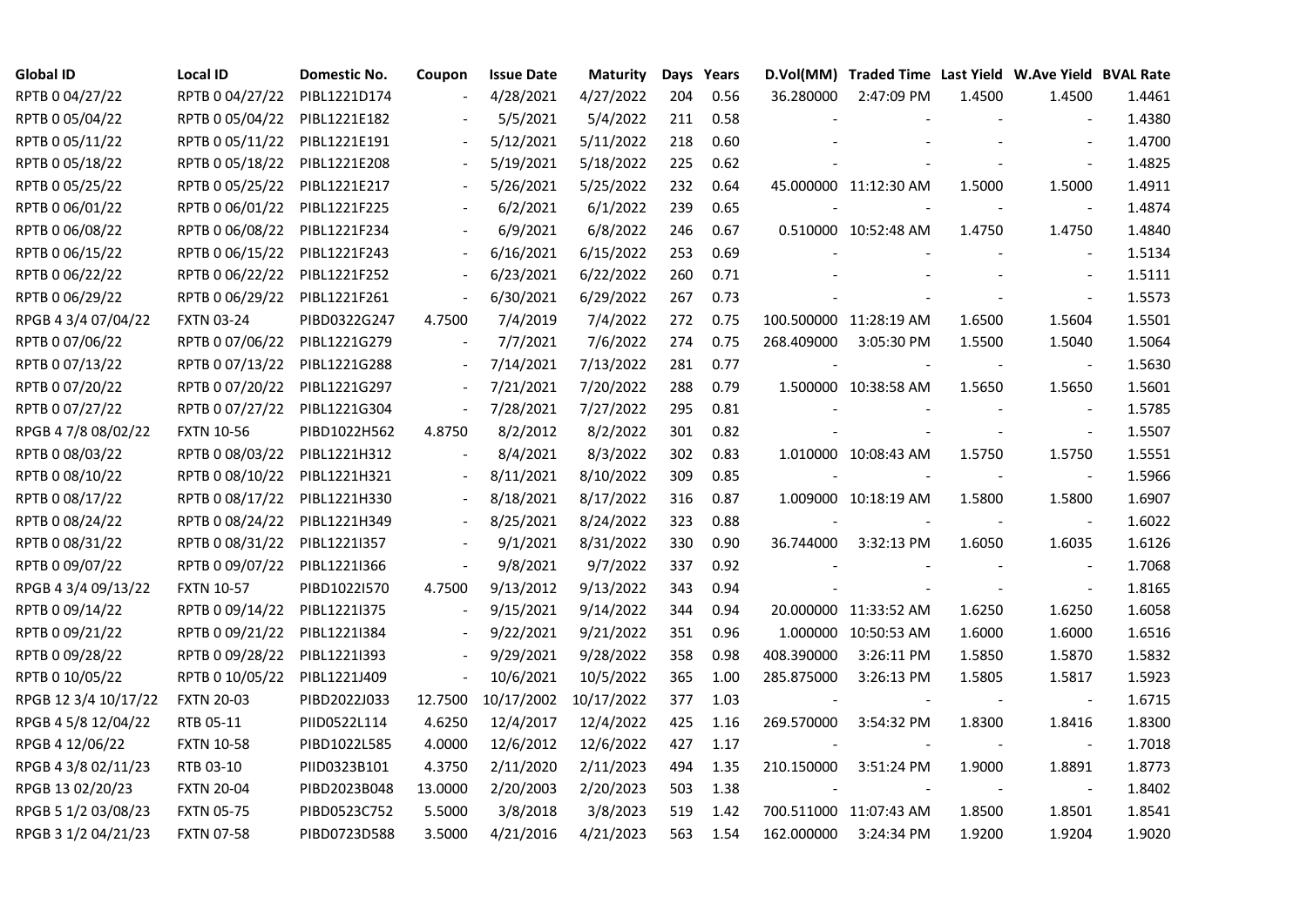| <b>Global ID</b>     | <b>Local ID</b>   | Domestic No. | Coupon  | <b>Issue Date</b> | <b>Maturity</b>  |     | Days Years |            | D.Vol(MM) Traded Time Last Yield W.Ave Yield BVAL Rate |        |                          |        |
|----------------------|-------------------|--------------|---------|-------------------|------------------|-----|------------|------------|--------------------------------------------------------|--------|--------------------------|--------|
| RPGB 11 7/8 05/29/23 | <b>FXTN 20-05</b> | PIBD2023E054 | 11.8750 | 5/29/2003         | 5/29/2023        | 601 | 1.65       |            |                                                        |        |                          | 1.9715 |
| RPGB 3 1/4 08/15/23  | RTB 10-04         | PIID1023H046 | 3.2500  | 8/15/2013         | 8/15/2023        | 679 | 1.86       | 14.500000  | 3:47:02 PM                                             | 2.2000 | 2.1548                   | 2.0360 |
| RPGB 2 3/8 09/10/23  | <b>FXTN 03-25</b> | PIBD0323I252 | 2.3750  | 9/10/2020         | 9/10/2023        | 705 | 1.93       | 821.845000 | 3:44:04 PM                                             | 2.1500 | 2.0494                   | 2.0487 |
| RPGB 11 3/8 10/23/23 | <b>FXTN 20-06</b> | PIBD2023J068 | 11.3750 | 10/23/2003        | 10/23/2023       | 748 | 2.05       |            |                                                        |        | $\overline{\phantom{a}}$ | 2.1644 |
| RPGB 2 3/8 03/09/24  | RTB 03-11         | PIID0324C115 | 2.3750  | 3/9/2021          | 3/9/2024         | 886 | 2.43       | 223.500000 | 3:04:30 PM                                             | 2.2700 | 2.2872                   | 2.2764 |
| RPGB 6 1/4 03/12/24  | RTB 05-12         | PIID0524C129 | 6.2500  | 3/12/2019         | 3/12/2024        | 889 | 2.43       | 4.120000   | 2:43:46 PM                                             | 2.3500 | 2.3015                   | 2.4822 |
| RPGB 4 1/2 04/20/24  | <b>FXTN 07-59</b> | PIBD0724D595 | 4.5000  | 4/20/2017         | 4/20/2024        | 928 | 2.54       |            |                                                        |        | $\blacksquare$           | 2.3650 |
| RPGB 12 3/8 06/03/24 | <b>FXTN 20-07</b> | PIBD2024F075 | 12.3750 | 6/3/2004          | 6/3/2024         | 972 | 2.66       |            |                                                        |        | $\blacksquare$           | 2.4141 |
| RPGB 12 7/8 08/05/24 | <b>FXTN 20-08</b> | PIBD2024H086 | 12.8750 | 8/5/2004          | 8/5/2024 1,035   |     | 2.83       |            |                                                        |        |                          | 2.4843 |
| RPGB 4 1/8 08/20/24  | <b>FXTN 10-59</b> | PIBD1024H595 | 4.1250  | 8/20/2014         | 8/20/2024 1,050  |     | 2.88       |            |                                                        |        | $\overline{\phantom{a}}$ | 2.5930 |
| RPGB 4 1/4 10/17/24  | <b>FXTN 05-76</b> | PIBD0524J762 | 4.2500  | 10/17/2019        | 10/17/2024 1,108 |     | 3.03       | 13.000000  | 2:31:15 PM                                             | 2.5800 | 2.5800                   | 2.5727 |
| RPGB 13 3/4 11/11/24 | <b>FXTN 20-09</b> | PIBD2024K091 | 13.7500 | 11/11/2004        | 11/11/2024 1,133 |     | 3.10       |            |                                                        |        | $\blacksquare$           | 2.5917 |
| RPGB 5 3/4 04/12/25  | FXTN 07-61        | PIBD0725D618 | 5.7500  | 4/12/2018         | 4/12/2025 1,285  |     | 3.52       |            |                                                        |        | $\overline{\phantom{a}}$ | 2.7539 |
| RPGB 12 1/8 04/14/25 | <b>FXTN 20-10</b> | PIBD2025D103 | 12.1250 | 4/14/2005         | 4/14/2025 1,287  |     | 3.52       |            |                                                        |        | $\blacksquare$           | 2.7558 |
| RPGB 2 5/8 08/12/25  | RTB 05-13         | PIID0525H130 | 2.6250  | 8/12/2020         | 8/12/2025 1,407  |     | 3.85       | 799.785000 | 3:47:09 PM                                             | 2.8035 | 2.8873                   | 2.8931 |
| RPGB 3 5/8 09/09/25  | <b>FXTN 10-60</b> | PIBD10251608 | 3.6250  | 9/9/2015          | 9/9/2025 1,435   |     | 3.93       |            |                                                        |        |                          | 2.8379 |
| RPGB 12 1/8 10/20/25 | <b>FXTN 20-11</b> | PIBD2025J116 | 12.1250 | 10/20/2005        | 10/20/2025 1,476 |     | 4.04       |            |                                                        |        | $\sim$                   | 2.9570 |
| RPGB 18 1/4 11/29/25 | <b>FXTN 25-01</b> | PIBD2525K015 | 18.2500 | 11/29/2000        | 11/29/2025 1,516 |     | 4.15       |            |                                                        |        | $\blacksquare$           | 2.9988 |
| RPGB 10 1/4 01/19/26 | <b>FXTN 20-12</b> | PIBD2026A122 | 10.2500 | 1/19/2006         | 1/19/2026 1,567  |     | 4.29       |            |                                                        |        | $\blacksquare$           | 3.0521 |
| RPGB 6 1/4 02/14/26  | <b>FXTN 07-62</b> | PIBD0726B627 | 6.2500  | 2/14/2019         | 2/14/2026 1,593  |     | 4.36       |            | 0.500000 11:31:39 AM                                   | 3.0500 | 3.0500                   | 2.8906 |
| RPGB 3 3/8 04/08/26  | <b>FXTN 05-77</b> | PIBD0526D772 | 3.3750  | 4/8/2021          | 4/8/2026 1,646   |     | 4.51       | 100.369000 | 2:55:26 PM                                             | 3.3000 | 3.1483                   | 3.1538 |
| RPGB 3 1/2 09/20/26  | RTB 10-05         | PIID1026I057 | 3.5000  | 9/20/2016         | 9/20/2026 1,811  |     | 4.96       | 4.070000   | 3:10:10 PM                                             | 3.3800 | 3.3800                   | 3.3999 |
| RPGB 6 1/4 10/20/26  | RTB 15-01         | PIID1526J019 | 6.2500  | 10/20/2011        | 10/20/2026 1,841 |     | 5.04       |            | 17.150000 10:13:09 AM                                  | 3.2000 | 3.1908                   | 3.3376 |
| RPGB 8 12/07/26      | <b>FXTN 20-13</b> | PIBD2026L139 | 8.0000  | 12/7/2006         | 12/7/2026 1,889  |     | 5.17       |            |                                                        |        |                          | 3.3838 |
| RPGB 5 3/8 03/01/27  | RTB 15-02         | PIID1527C023 | 5.3750  | 3/1/2012          | 3/1/2027 1,973   |     | 5.40       |            |                                                        |        | $\overline{\phantom{a}}$ | 3.4648 |
| RPGB 4 3/4 05/04/27  | <b>FXTN 10-61</b> | PIBD1027E617 | 4.7500  | 5/4/2017          | 5/4/2027 2,037   |     | 5.58       |            | 350.000000 10:00:41 AM                                 | 3.3000 | 3.2929                   | 3.2744 |
| RPGB 8 5/8 09/06/27  | <b>FXTN 20-14</b> | PIBD2027I140 | 8.6250  | 9/6/2007          | 9/6/2027 2,162   |     | 5.92       |            |                                                        |        | $\overline{\phantom{a}}$ | 3.6469 |
| RPGB 6 1/4 03/22/28  | <b>FXTN 10-63</b> | PIBD1028C635 | 6.2500  | 3/22/2018         | 3/22/2028 2,360  |     | 6.46       | 0.010000   | 3:27:43 PM                                             | 4.0500 | 4.0500                   | 3.8152 |
| RPGB 3 5/8 04/22/28  | <b>FXTN 07-64</b> | PIBD0728D649 | 3.6250  | 4/22/2021         | 4/22/2028 2,391  |     | 6.55       | 266.600000 | 3:28:37 PM                                             | 4.1000 | 4.1253                   | 4.1300 |
| RPGB 3 3/4 08/12/28  | <b>FXTN 07-65</b> | PIBD0728H654 | 3.7500  | 8/12/2021         | 8/12/2028 2,503  |     | 6.85       |            |                                                        |        |                          | 4.2478 |
| RPGB 9 1/2 12/04/28  | <b>FXTN 20-15</b> | PIBD2028L151 | 9.5000  | 12/4/2008         | 12/4/2028 2,617  |     | 7.17       |            |                                                        |        | $\blacksquare$           | 3.9965 |
| RPGB 67/8 01/10/29   | <b>FXTN 10-64</b> | PIBD1029A644 | 6.8750  | 1/10/2019         | 1/10/2029 2,654  |     | 7.27       |            |                                                        |        | $\overline{\phantom{a}}$ | 3.9333 |
| RPGB 8 3/4 05/27/30  | <b>FXTN 20-16</b> | PIBD2030E166 | 8.7500  | 5/27/2010         | 5/27/2030 3,156  |     | 8.64       |            |                                                        |        |                          | 4.3041 |
| RPGB 2 7/8 07/09/30  | <b>FXTN 10-65</b> | PIBD1030G655 | 2.8750  | 7/9/2020          | 7/9/2030 3,199   |     | 8.76       |            |                                                        |        | $\blacksquare$           | 3.9829 |